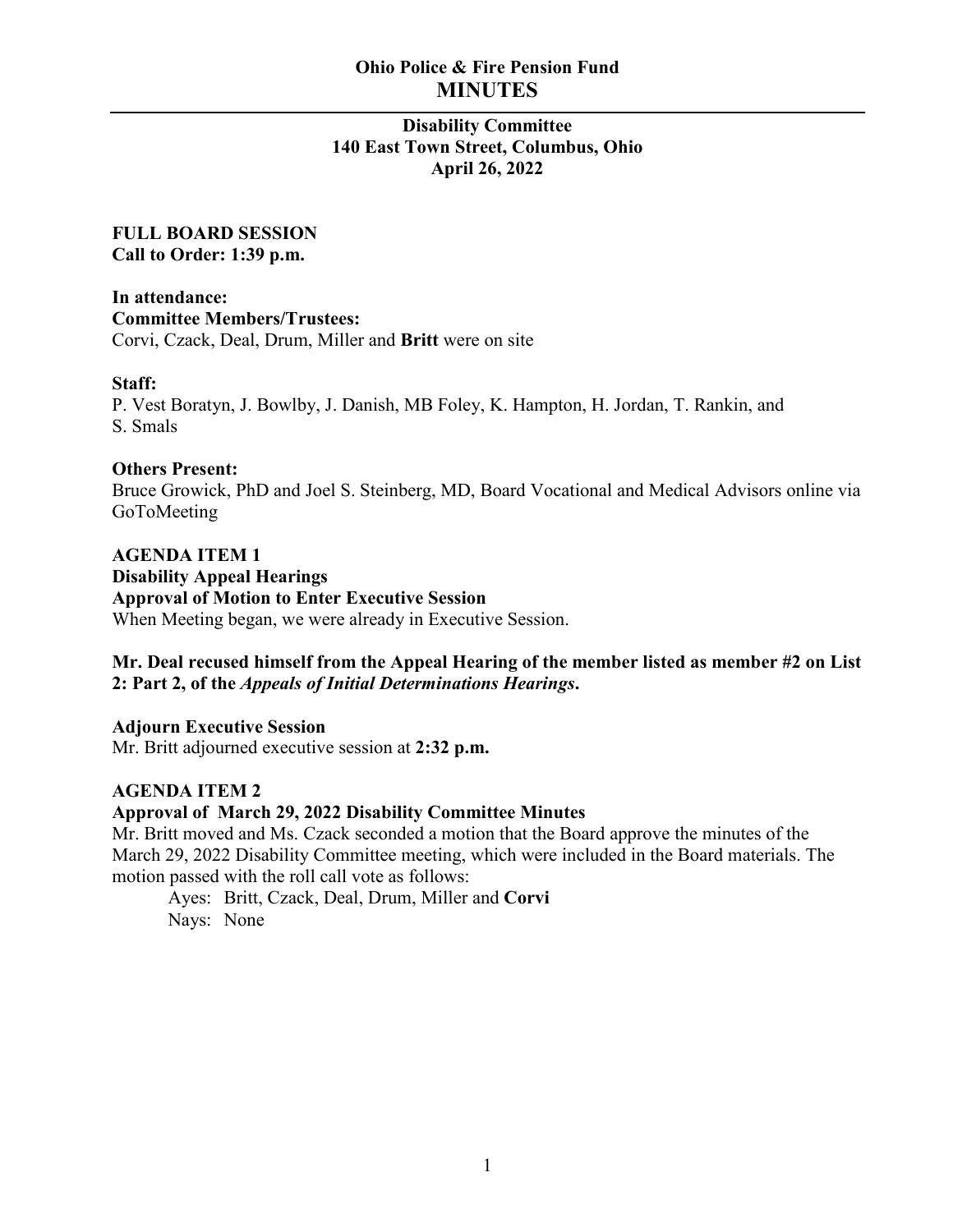# **Ohio Police & Fire Pension Fund MINUTES**

# **Disability Committee 140 East Town Street, Columbus, Ohio April 26, 2022**

# **AGENDA ITEM 3 Approval of April 26, 2022 Hearing Recommendations:**

# **Death Fund Benefit Hearings**

There were no Death Benefit Fund Hearings for the month.

### **Initial Determination Hearings**

Mr. Britt moved and Ms. Czack seconded a motion that the Board approves the recommendations for the fourteen (14) Initial Determination Hearings as detailed in the Summary of Benefit Matters list presented to the Board on April 26, 2022. The motion passed with the roll call vote as follows:

Ayes: Corvi, Czack, Deal, Drum, Miller and **Britt** Nays: None

# **Reconsideration Hearings**

There were no Reconsideration Hearings for this month.

# **Appeal Hearings**

Mr. Britt moved and Ms. Czack seconded a motion that the Board approves the recommendations for the three (3) Appeal Hearings as detailed in the Summary of Benefit Matters list presented to the Board on April 26, 2022.The motion passed with the roll call vote as follows:

Ayes: Corvi, Czack, Deal, Drum, Miller and **Britt** Nays: None

### **Reporting Waivers**

Mr. Britt moved and Ms. Czack seconded a motion that the Board waives the mandatory medical evaluation and filing of Annual Earnings Statements for future years for the members identified in the Disability Reporting Waivers List presented to the Board on April 26, 2022. The motion passed with the roll call vote as follows:

Ayes: Corvi, Czack, Deal, Drum, Miller and **Britt** Nays: None

**AGENDA ITEM 4 2021 HOST Experience Report** No discussion.

**OPEN DISCUSSION** There was none.